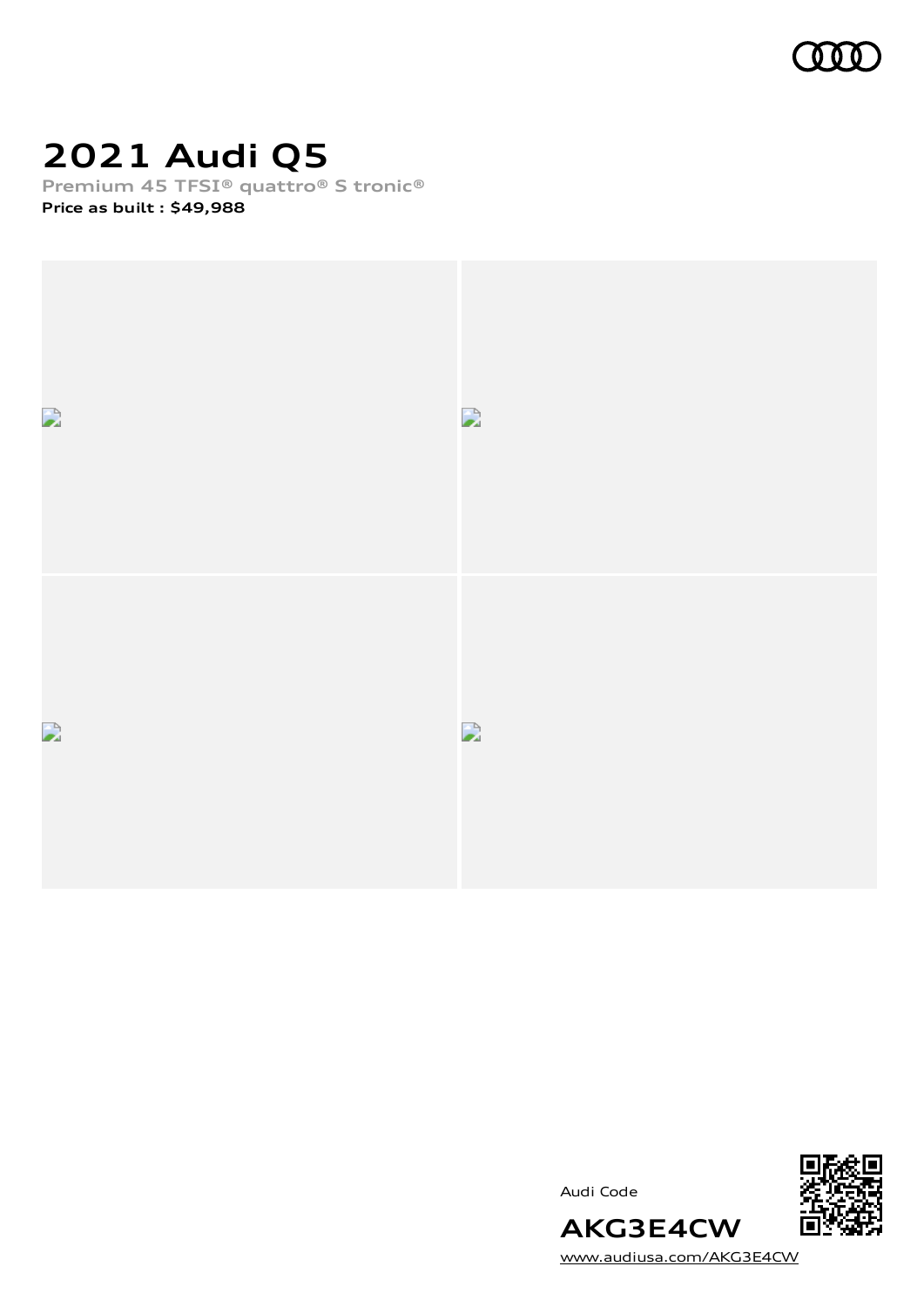## **Summary**

#### **Audi 2021 Audi Q5** Premium 45 TFSI® quattro® S tronic®

**Price as buil[t](#page-10-0)** \$49,988

### **Exterior colour**

Ibis White

### $\overline{\phantom{a}}$

#### **Further Information**

|                 | N٥           |
|-----------------|--------------|
| Mileage         | 10,267 miles |
| Type of vehicle | Used car     |

**Warranty**

#### **Interior colour**

| Seats     | Okapi Brown with Granite Gray<br>stitching |
|-----------|--------------------------------------------|
| Dashboard | Black                                      |
| Carpet    | Black                                      |
| Headliner | Black                                      |

#### **Audi Code** AKG3E4CW

**Your configuration on www.audiusa.com**

[www.audiusa.com/AKG3E4CW](https://www.audiusa.com/AKG3E4CW)

**Commission number** 87c898bd0a0e09a92577

### **Technical Specifications**

| Engine type                  | 2.0-liter four-cylinder                              |
|------------------------------|------------------------------------------------------|
| stroke                       | Displacement/Bore and $1,984/82.5 \times 92.8$ cc/mm |
| Max. output                  | 261 HP                                               |
| Torque                       | 273 lb-ft@rpm                                        |
| Top track speed              | 130 mph $1$                                          |
| Acceleration (0 - 60<br>mph) | 5.7 seconds                                          |
| Recommended fuel             | Premium                                              |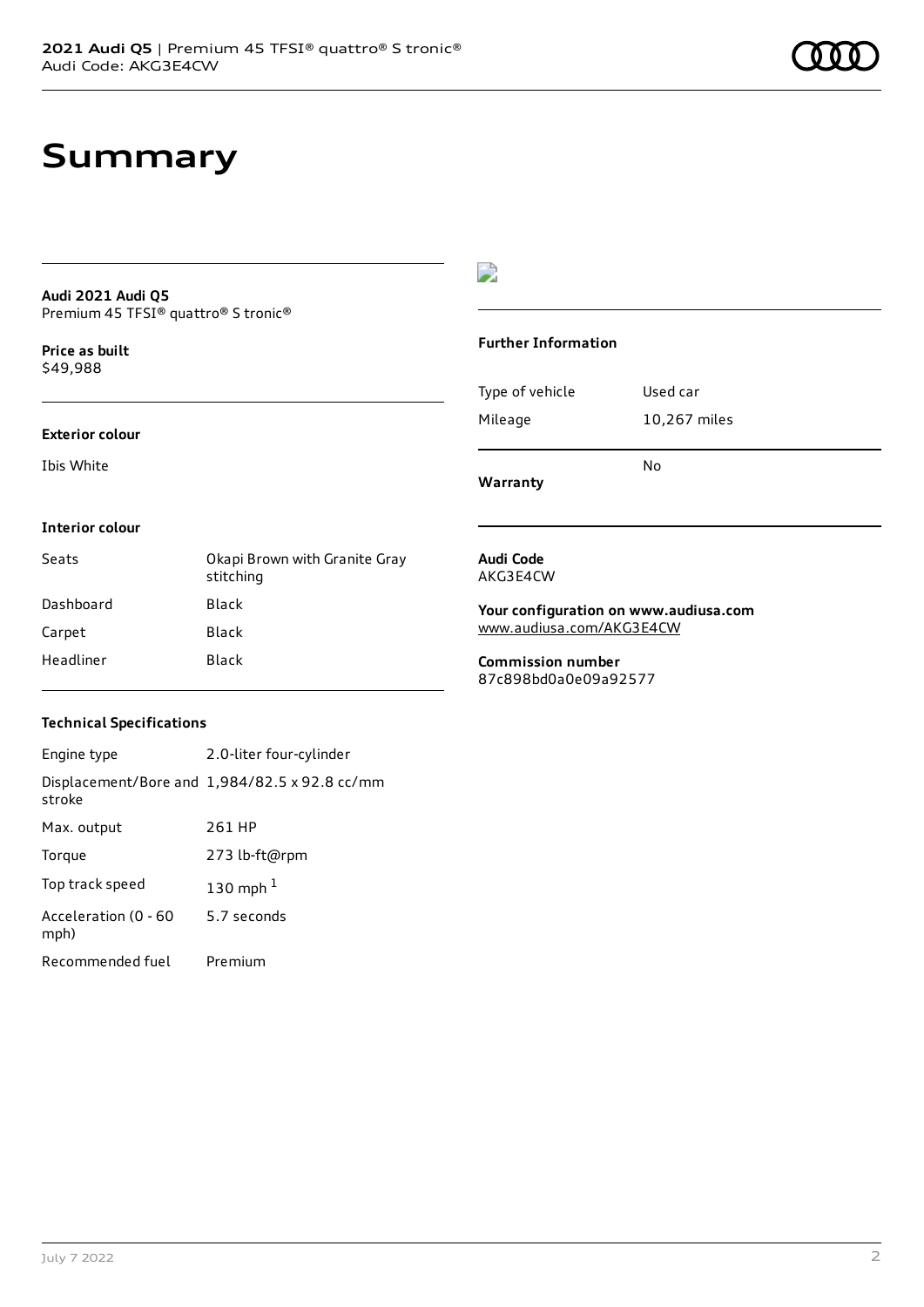# **Equipment**

Ibis White

Audi advanced key-keyless start, stop and entry

Power-adjustable, auto-dimming, power-folding, heated exterior side mirrors with memory

Convenience package

Power panoramic sunroof

Black cloth headliner

Birch Wood Natural Gray Brown inlays

SiriusXM® with 90-day All Access trial subscription











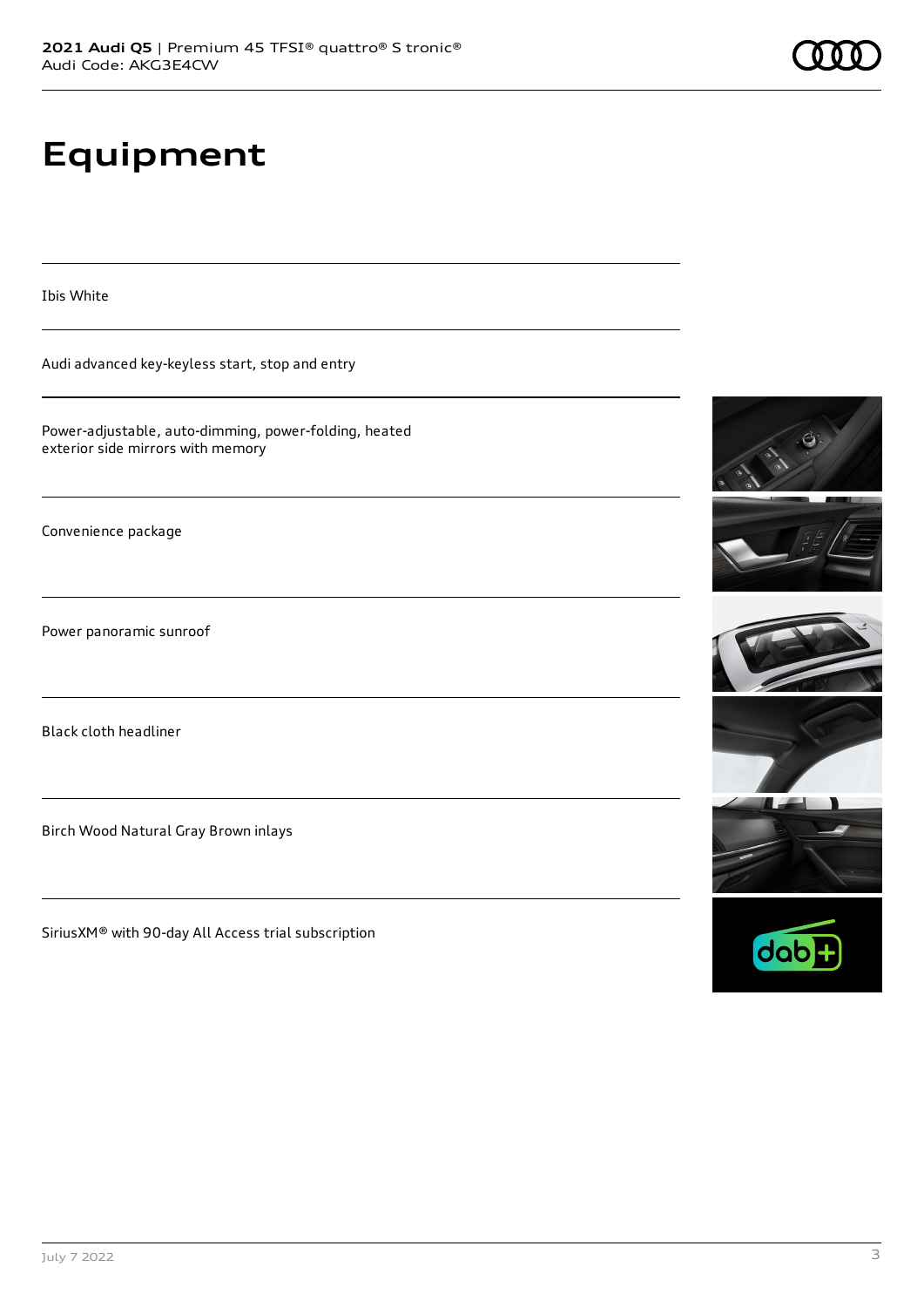# **Standard features**

### **Safety and Security**

| 4X3 | Advanced Airbag Protection System                               |
|-----|-----------------------------------------------------------------|
| 4H5 | Electronic rear child door locks                                |
| QZ7 | Speed-sensitive electromechanical power<br>steering system      |
| 7K6 | Tire-pressure monitoring system                                 |
| 3B7 | Lower Anchors and Tethers for Children<br>(LATCH) in rear seats |
| 4UB | Driver and front passenger airbags                              |
| UH1 | Electromechanical parking brake                                 |
| 8T2 | Cruise control system                                           |
| VC2 | Garage door opener (Homelink®)                                  |
|     |                                                                 |

#### **Exterior**

| 1D8             | Trailer hitch provision                               |
|-----------------|-------------------------------------------------------|
| 1S1             | Tool kit and floor jack                               |
| 1 B A           | Standard suspension                                   |
| 3S1             | Aluminum roof rails                                   |
| 5]1             | Tailgate roof spoiler                                 |
| 8IT             | Full LED headlights with DRL signature                |
| HX <sub>2</sub> | 235/60 R18 all-season tires                           |
| 8VM             | LED taillights with dynamic turn signal               |
| VJ1             | Full paint finish                                     |
| 4KC             | Heat-insulating side and rear windows                 |
| 4ZB             | Aluminum trim around exterior windows                 |
| 41 V            | 18" 5-arm-star design wheels with all-season<br>tires |
|                 |                                                       |

### **Interior** QE1 Storage package

|     | , corage package                                                                           |
|-----|--------------------------------------------------------------------------------------------|
| 4M3 | Four beverage holders                                                                      |
| 7M1 | Aluminum front door sill inlays                                                            |
| 9AQ | Three-zone automatic climate control<br>system                                             |
| 4L7 | Auto-dimming interior rear view mirror with<br>digital compass and Integrated Toll Module® |
| QQ1 | LED interior lighting package                                                              |
| 6E3 | Front center armrest                                                                       |
| 7F9 | Leather-wrapped gear selector                                                              |
| 4E7 | Power tailgate                                                                             |
| 5XF | Driver and front-passenger extendable sun<br>visors with illuminated vanity mirrors        |
| 3NS | Sliding, split folding 40/20/40 rear<br>seatbacks with adjustable recline                  |
| N1P | Leather seat covers                                                                        |
| 4A3 | <b>Heated front seats</b>                                                                  |
|     |                                                                                            |

#### **Infotainment and Driver Assistance**

| 6K9             | Audi pre sense <sup>®</sup> city                                                   |
|-----------------|------------------------------------------------------------------------------------|
| 2H1             | Audi drive select                                                                  |
| IU1             | Audi smartphone interface                                                          |
| IW <sub>3</sub> | Audi connect® CARE assistance and security<br>services (limited time subscription) |
| 7 X 2           | Parking system plus                                                                |
| 7W3             | Audi pre sense® basic and rear                                                     |
| KA2             | Rear view camera                                                                   |
| 8G1             | High beam assist                                                                   |
| 9VD             | Audi sound system                                                                  |

### **(1/2)**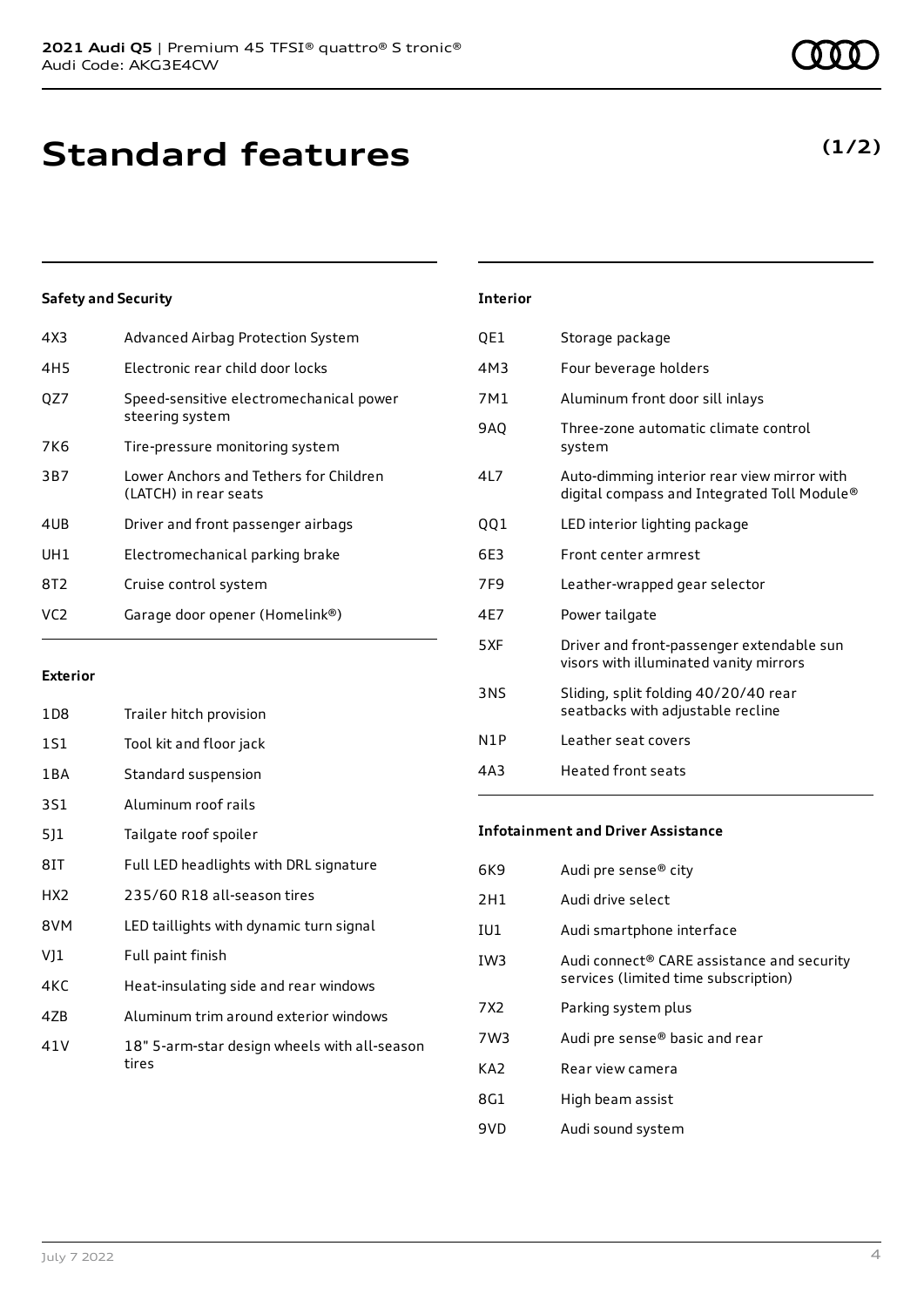**(2/2)**

## **Standard features**

### **Infotainment and Driver Assistance**

- 9S7 7.0" color driver information system
- 7Y1 Audi side assist
- 6I3 Audi active lane assist
- 9ZX Preparation for mobile phone (Bluetooth®) with streaming audio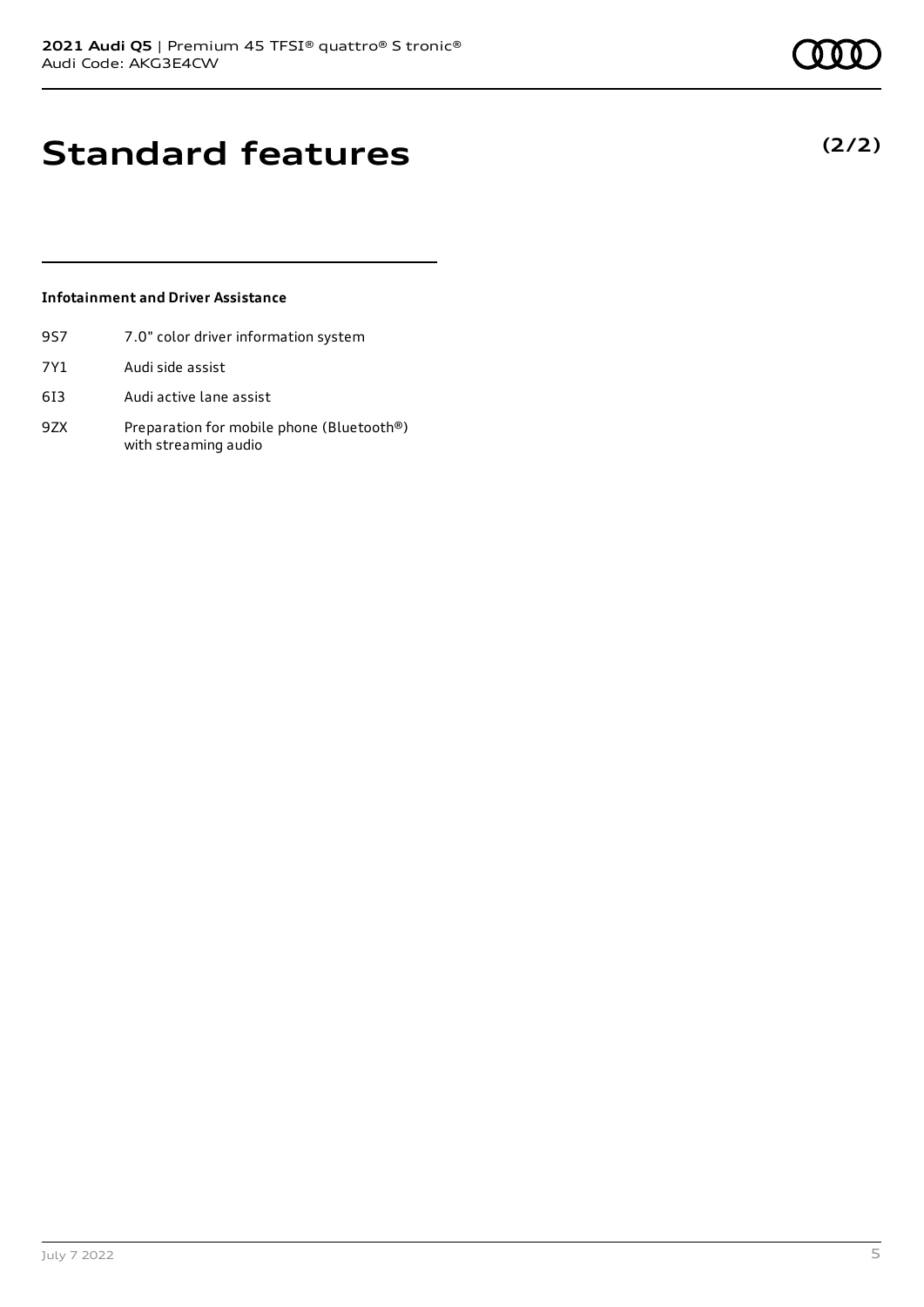### **Dealer remarks**

#### **Equipment**

See what's behind you with the back up camera on the vehicle. The sunroof in this model is a great way to control temperature and let the outside in. This Audi Q5 has gone through a stringent manufacturer pre-owned certification process, including a meticulous mechanical and reconditioning processes. Take the stress out of car buying with this certified pre-owned. This model has a clean CARFAX vehicle history report. This unit is pure luxury with a heated steering wheel. Heated seats for those cold winter days are included in the Audi Q5. Good News! This certified CARFAX 1-owner vehicle has only had one owner before you. Bluetooth technology is built into this vehicle, keeping your hands on the steering wheel and your focus on the road. This vehicle is equipped with the latest generation of XM/Sirius Radio. The state of the art park assist system will guide you easily into any spot.

#### **Packages**

CONVENIENCE PACKAGE: Driver Seat Memory; SiriusXM All Access Service; 3-month trial subscription; Heated Steering Wheel; Audi Advanced Key; keyless engine start/stop and entry - doors and trunk; Auto-Dimming Power Folding Exterior Mirrors;. Equipment listed is based on original vehicle build. Please confirm the accuracy of the included equipment by calling the dealer prior to purchase.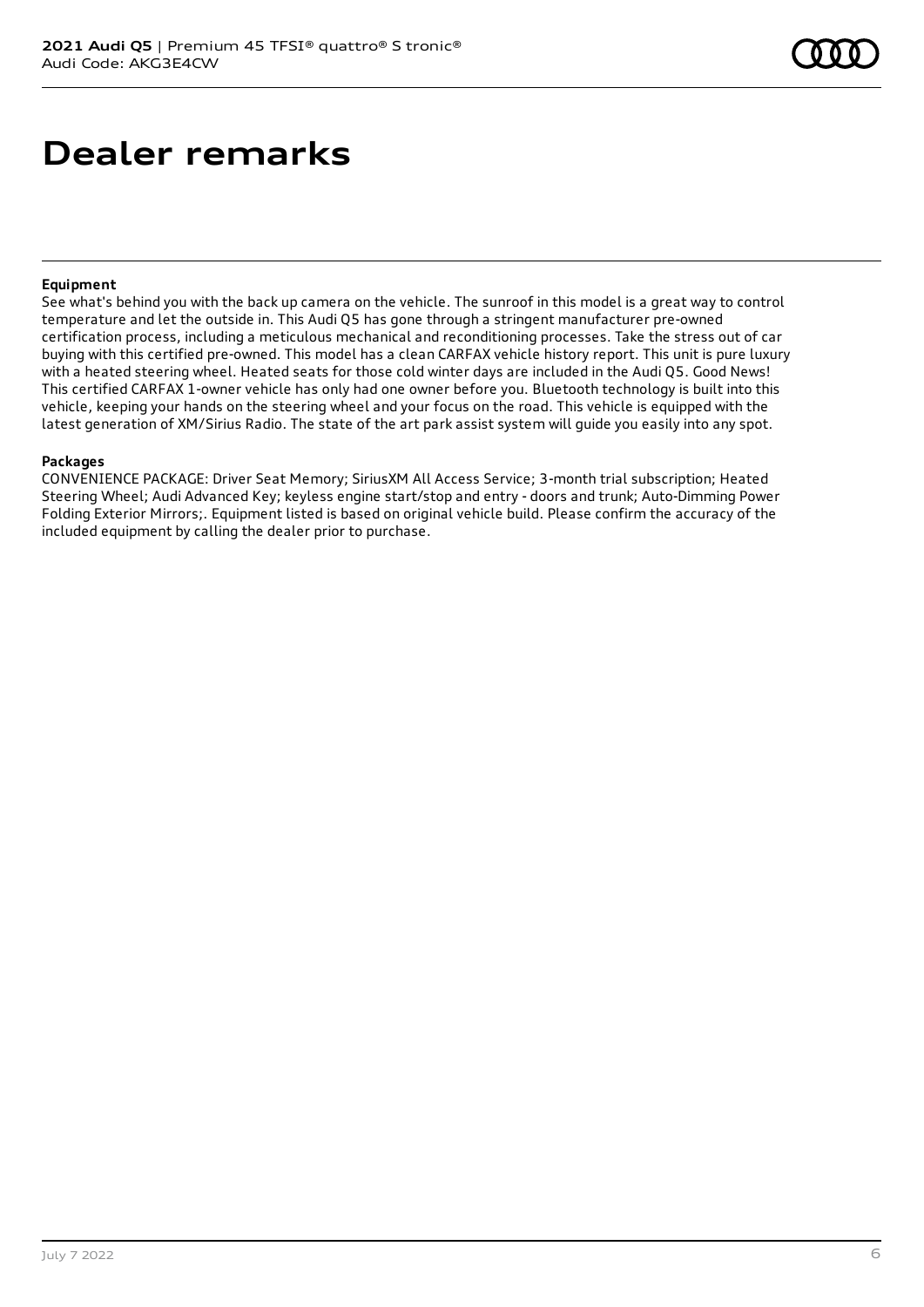# **Technical Specifications**

Max. output 261 HP Displacement 2.0 l Towing capacity 4,400 lb

Valvetrain 16-valve DOHC with Audi valvelift

Engine type 2.0-liter four-cylinder

Torque 273 lb-ft@rpm

system and variable valve timing Acceleration (0 - 60 mph) 5.7 seconds Engine block Cast-iron Induction/fuel injection Turbocharged/TFSI® Cylinder head Aluminum-alloy Displacement/Bore and 1,984/82.5 x 92.8 cc/mm stroke [1](#page-10-0) 130 mph

**Engineering | Performance**

Power Level 45

#### **Electrical system**

Top track speed<sup>1</sup>

Hybrid engine 12-volt Mild Hybrid Electric Vehicle (MHEV) technology

#### **Transmission | Drivetrain**

| Drivetrain type | quattro <sup>®</sup> all-wheel drive with ultra <sup>®</sup><br>technology |
|-----------------|----------------------------------------------------------------------------|
| Transmission    | Seven-speed S tronic <sup>®</sup> dual-clutch<br>automatic transmission    |

| Steering type                              | Electromechanical progressive<br>steering system                               |
|--------------------------------------------|--------------------------------------------------------------------------------|
| Turning diameter, curb- 38.7 ft<br>to-curb |                                                                                |
| Steering ratio                             | 15.9:1                                                                         |
| <b>Suspension</b>                          |                                                                                |
| Front axle                                 | Five-link suspension - Audi comfort<br>suspension                              |
| Rear axle                                  | Five-link suspension - Audi comfort<br>suspension                              |
| <b>Brakes</b>                              |                                                                                |
| <b>Front brakes</b>                        | 13.3 (ventilated disc) in                                                      |
| Rear brakes                                | 13.0 (ventilated disc) in                                                      |
| <b>Body</b>                                |                                                                                |
| Material                                   | Lightweight technology-multi-<br>material construction (steel and<br>aluminum) |

#### **Warranty | Maintenance**

**Steering**

| Warranty | 4-year/50,000-mile Audi New |
|----------|-----------------------------|
|          | Vehicle Limited Warranty    |

### **(1/2)**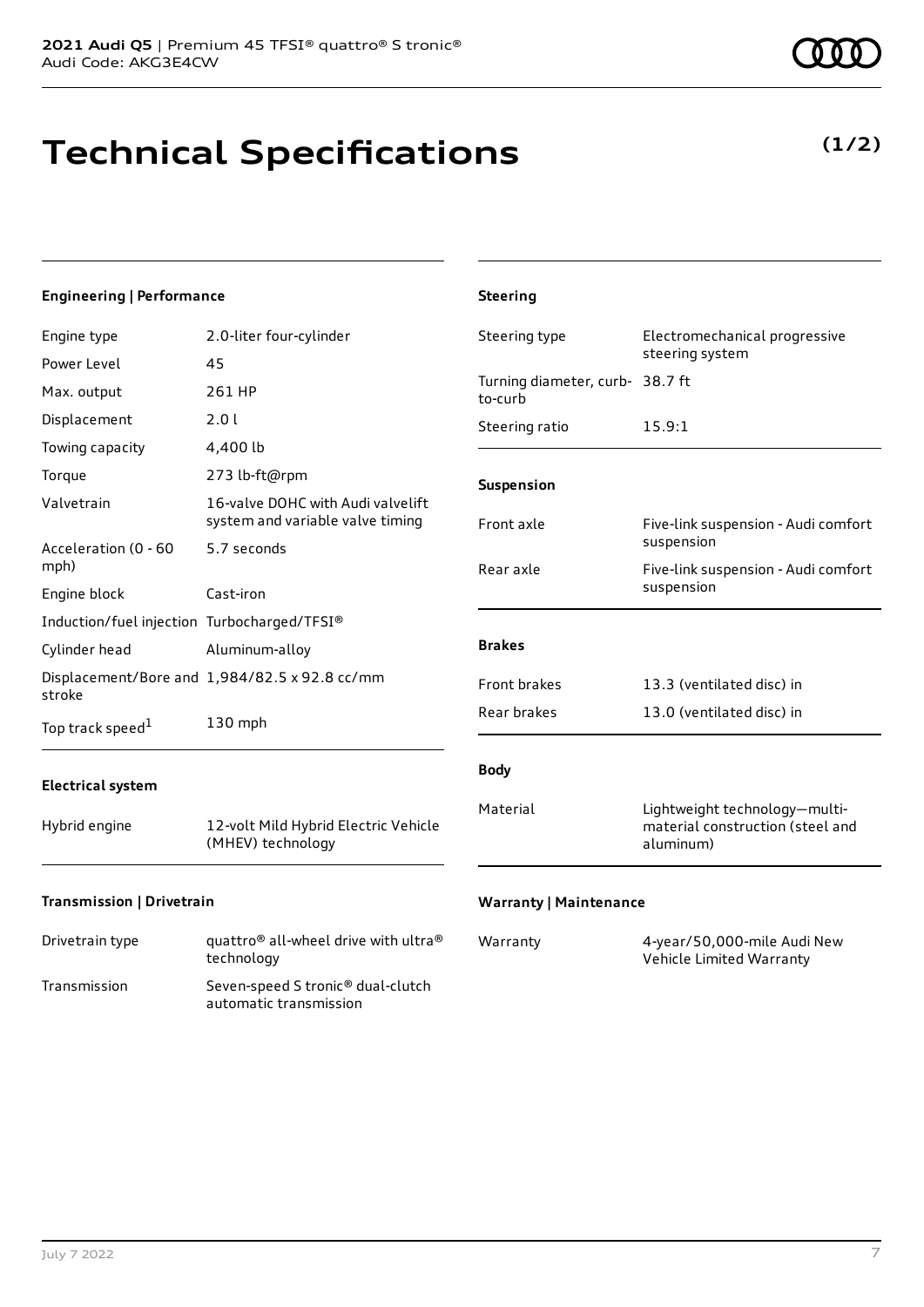## **Technical Specifications**

### **Exterior Measurements**

| Height                           | 65.5 in  |
|----------------------------------|----------|
| Overall width without<br>mirrors | 74.5 in  |
| Length                           | 184.3 in |
| Wheelbase                        | 111.0 in |
| Overall width with<br>mirrors    | 84.2 in  |
| Track rear                       | 63.3 in  |
| Track front                      | 63.6 in  |
| Curb weight                      | 4.079 lb |

#### **Interior measurements**

| Seating capacity                          | 5                                                  |
|-------------------------------------------|----------------------------------------------------|
| Shoulder room, rear                       | 56.5 in                                            |
| Head room with front<br>sunroof           | 38.1 in                                            |
| Leg room, rear                            | 38.0 in                                            |
| Shoulder room, front                      | 57.7 in                                            |
| Head room with rear<br>sunroof            | 37.7 in                                            |
| Head room, rear                           | 39.3 in                                            |
| Leg room, front                           | 40.9 in                                            |
| Head room, front                          | 39.6 in                                            |
| Cargo volume, rear<br>seatbacks up/folded | 25.8/54.0 (25.6/53.5 with<br>sunroof) cu ft, cu ft |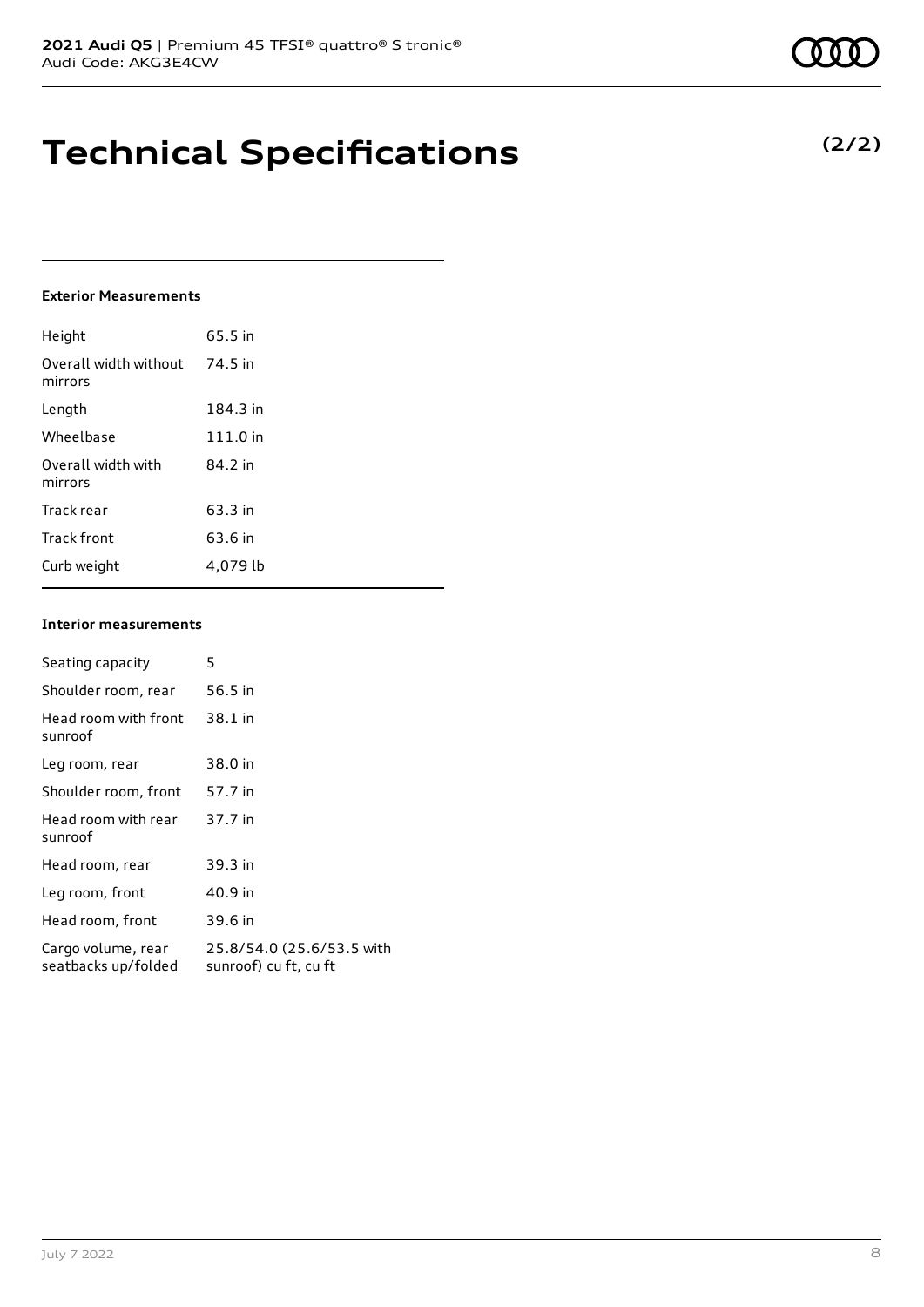### **Consumption- and emission**

### **Consumption by NEDC**

| urban       | $23$ mpg |
|-------------|----------|
| extra-urban | 28 mpg   |
| combined    | $25$ mpg |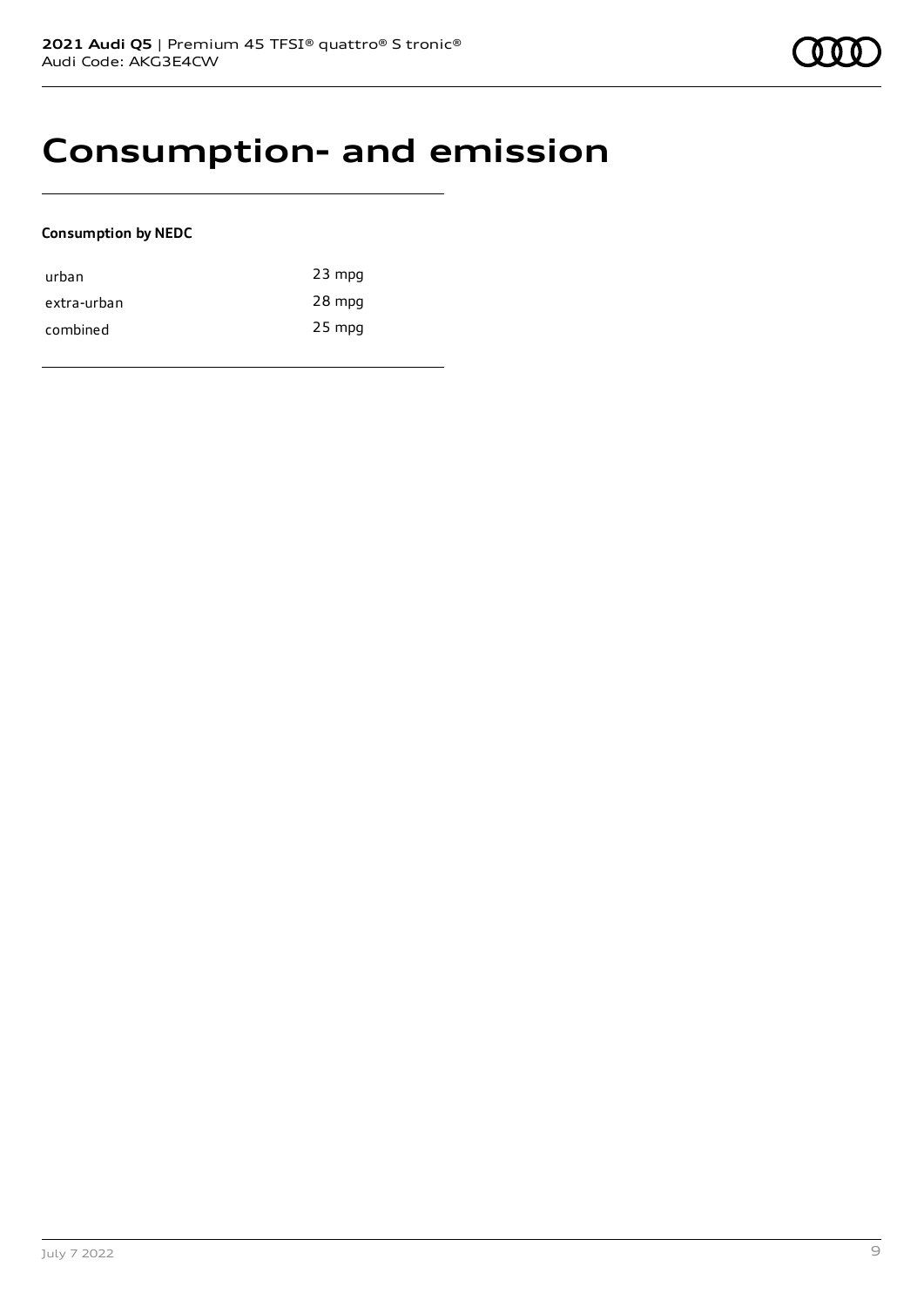

### **Contact**

Dealer **Audi Charleston**

2293 Savannah Hwy 29414 Charleston SC

Phone: +18437666165 FAX: 8437666919

www: [https://www.audicharleston.com](https://www.audicharleston.com/)